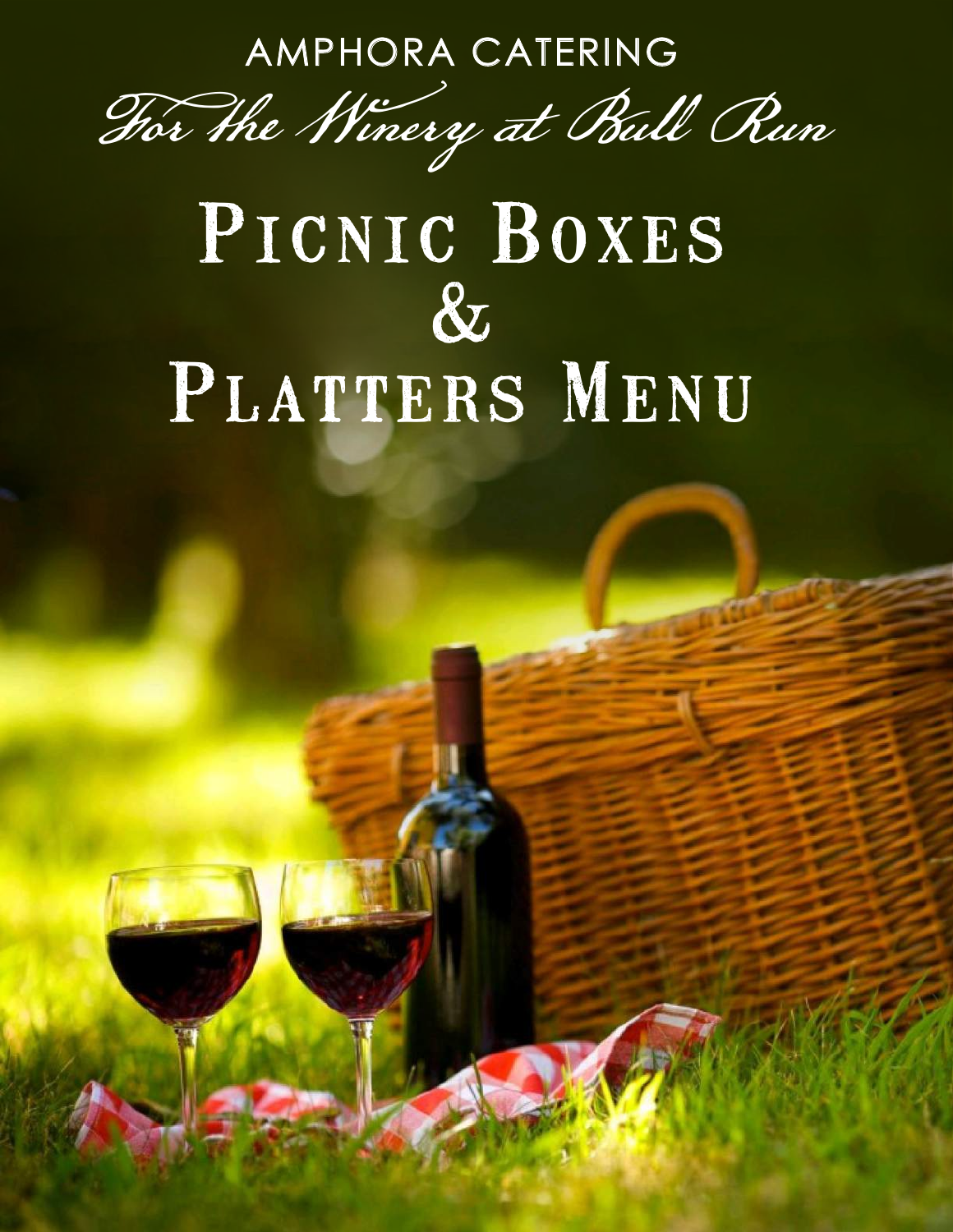## PICNIC POLICY

#### Monday - Thursday ~ \$100 Minimum Order for Complimentary Delivery Friday - Sunday ~ \$75 Minimum Order for Complimentary Delivery

A delicious picnic lunch and a glass of wine in a beautiful vineyard setting, is one of life's greatest pleasures. We encourage you to spend the afternoon enjoying our fabulous wines and delicious food by Amphora Catering.

You may picnic on our grounds or inside the winery building. Place your order with Amphora 24 hours in advance of your visit (48 hours for a Sunday visit), and it will be available for pickup upon your arrival, hassle free! No outside food will be permitted in the Winery building area, or the attached covered patios. Only food purchased at the winery from Amphora's Picnic Menu will be permitted in those spaces.

Amphora's picnic menus are best paired with TWABR wines that you may purchase that same day, or call ahead to schedule a private tasting with our Winery Staff. No outside alcoholic beverages are permitted. Soft beverages, juices and bottled water are available for purchase on site for your convenience.

Amphora offers upscale personal picnic boxes, and a selection of gourmet platters to share. All picnics are ready to enjoy with appropriate disposables, serving utensils, and delivery to the Winery! Platters options are available for 10 guests and up. Personal picnic boxes serve 1.

Contact Amphora Catering for a custom proposal for your group. cateringsales@amphoragroup.com, 703-938-3800 EXT 1, Monday-Friday, 9AM-6PM

### Amphora Catering offers full service staffed events for your wedding, social, or corporate event at The Winery at Bull Run.

PLANNING A WEDDING? CONTACT OUR SPECIAL EVENTS Department at cateringsales@amphoragroup.com 703-938-3800 EXT 1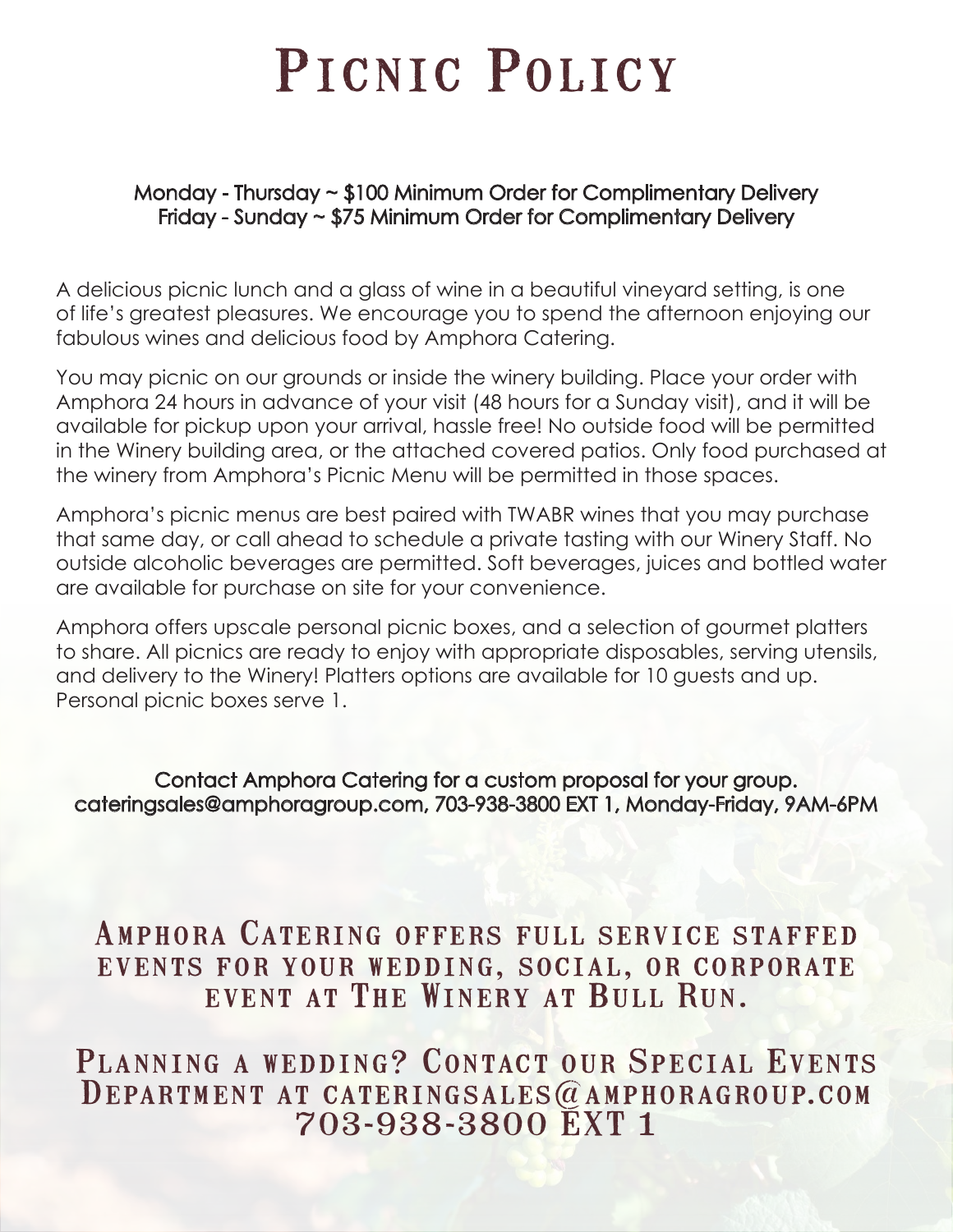## PRE ORDER PICNIC BOX MENU

The Generals Club

\$22 Choice of Our Picnic Style Wraps (Choose One)

- Chicken Caesar Wrap
- Veggie Roasted Red Pepper Hummus
	- Tuna Sun Dried Tomato
- Buffalo Chicken Wrap with Blue Cheese
	- Turkey BLT with Avocado

Includes Delectable Homemade Pepper Kettle Chips and Penne Pasta Salad

The Confederate

\$22 Choice of our Artisan Assorted Flat Bread Sandwiches (Choose One)

• Honey Dijon Chicken

- Rare Roast Beef with Caramelized Onions and a Dijon Horseradish Spread
- Caprese with Fresh Mozzarella, Pesto, Sliced Tomato, Garnished with Basil Chiffonade

Includes Potato Salad and a Bakery Treat from Amphora Bakery

The Union

\$23

Choice of One of Our Epicurean Sandwiches Served on Assorted Artisan Breads with Mesclun and a Fresh Sliced Tomato

• Roast Beef with Arugula and Refreshing Lemon Basil Mayonnaise

• Italian Grinder with Prosciutto, Genoa Salami, Ham, Provolone, Pimiento, Shaved Red Onions

and Italian Vinaigrette

• Turkey Sub with Smoked Gouda and Chipotle Mayonnaise

Includes Whole Fruit and Side Salad Shrimp Salad with Boursin Cheese

#### Hot food options and custom menus are available with space reservations

Amphora Catering offers full service staffed events for your wedding, social, or corporate event at The Winery at Bull Run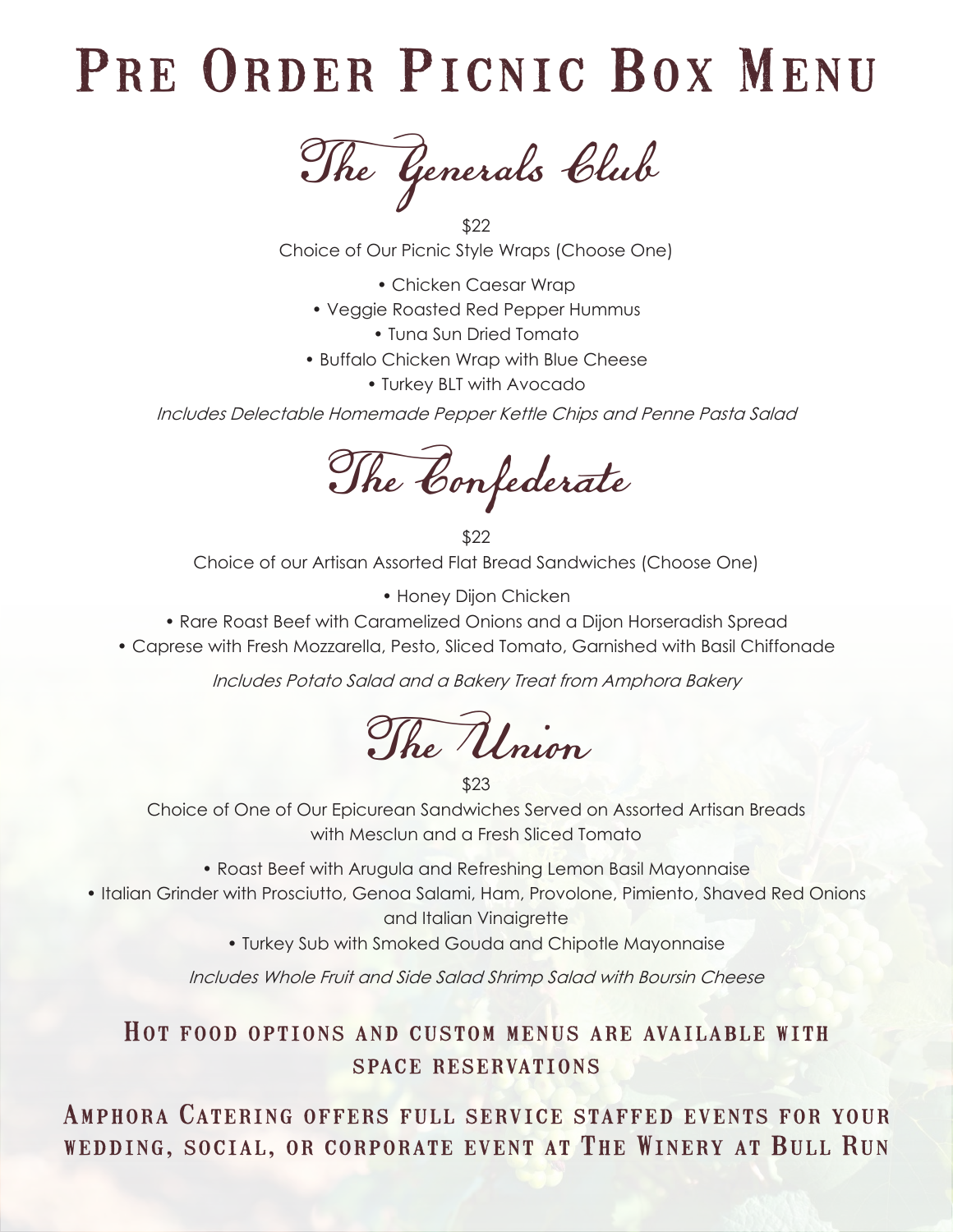## PRE ORDER PICNIC BOX MENU CONTINUED

The Mediterranean

\$22 • Chicken Orzo Pasta Salad

- Artisan Asiago Cheese Roll
- Dessert from Amphora Bakery

The Battlefield

\$34 • Amphora Mixed Grill with Chicken

- Asian Marinated Flank Steak • Old Bay Shrimp
- Balsamic Grilled Vegetables
- Parmesan Crusted Potatoes
- Dessert from Amphora Bakery

The Stonebridge

\$23 • Mixed Field Greens with Grilled Chicken or Grilled Salmon (\$27)

- Lemon Thyme Vinaigrette
	- Whole Grain Roll
	- Fresh Whole Fruit
- Dessert from Amphora Bakery

The Bistro Box

- \$24 • Assorted Gourmet Cheeses
	- Crisp Vegetable Crudites
		- Seasonal Fruits
		- Assorted Crackers

The Trio Tasting

\$22

- A Finger Sandwich Trio with Shrimp Salad
	- Tarragon Chicken Salad
	- Albacore Tuna Salad
	- Green Bean Potato Salad

Kids Picnic Fun

\$11 • Cream Cheese & Strawberry Jam Roll Up • Box of Raisins

• Dessert from Amphora Bakery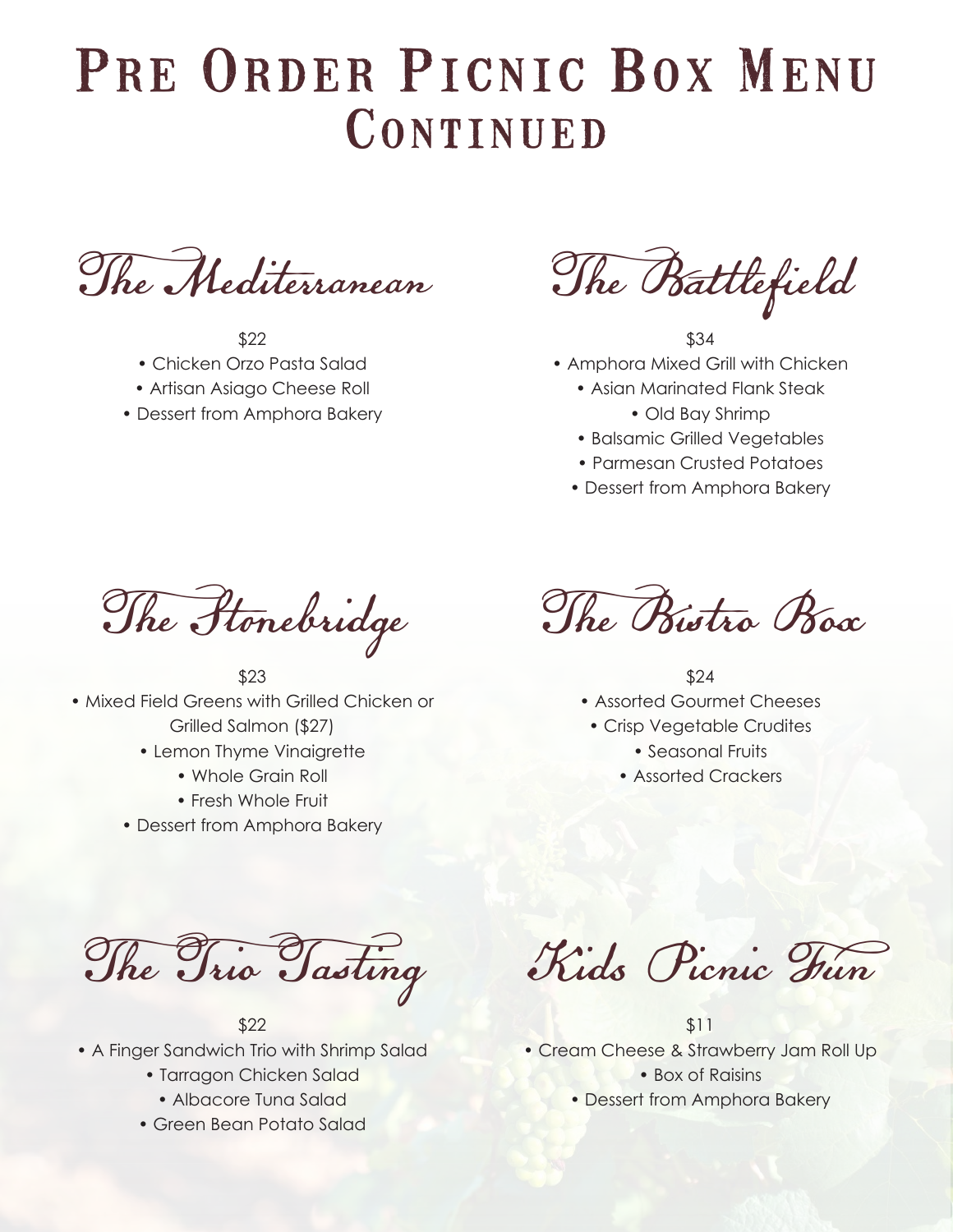### PICNIC WITH FRIENDS PLATTERS SERVE APPROXIMATELY 10 GUESTS

Crudité Display Served with Your Choice of Dip Trio - \$110

Caramelized Onion Dip, Classic Hummus, Roasted Red Pepper Hummus, Black Olive Hummus, Creamy Roasted Red Pepper Dip, Pesto, and Peppercorn Ranch

Fresh Seasonal Fruit Platter - \$125

A Tempting Array of Fresh Seasonal Fruits Sliced and Served with Your Choice of Raspberry Yogurt or Honey Yogurt for Dipping

Elegant International Cheese Display

Draped with Dried Fruit & Nuts - \$150

Served with Sliced Baguette and Assorted Gourmet Crackers

Italian Antipasto Display - \$225

Amazing Assortment of Genoa Salami, Pepperoncini, Prosciutto, Fresh Mozzarella, Provolone, Marinated Roasted Vegetables, Artichoke Hearts, Kalamata Olives. Accompanied by Toasted Crostini, and Sliced Baguette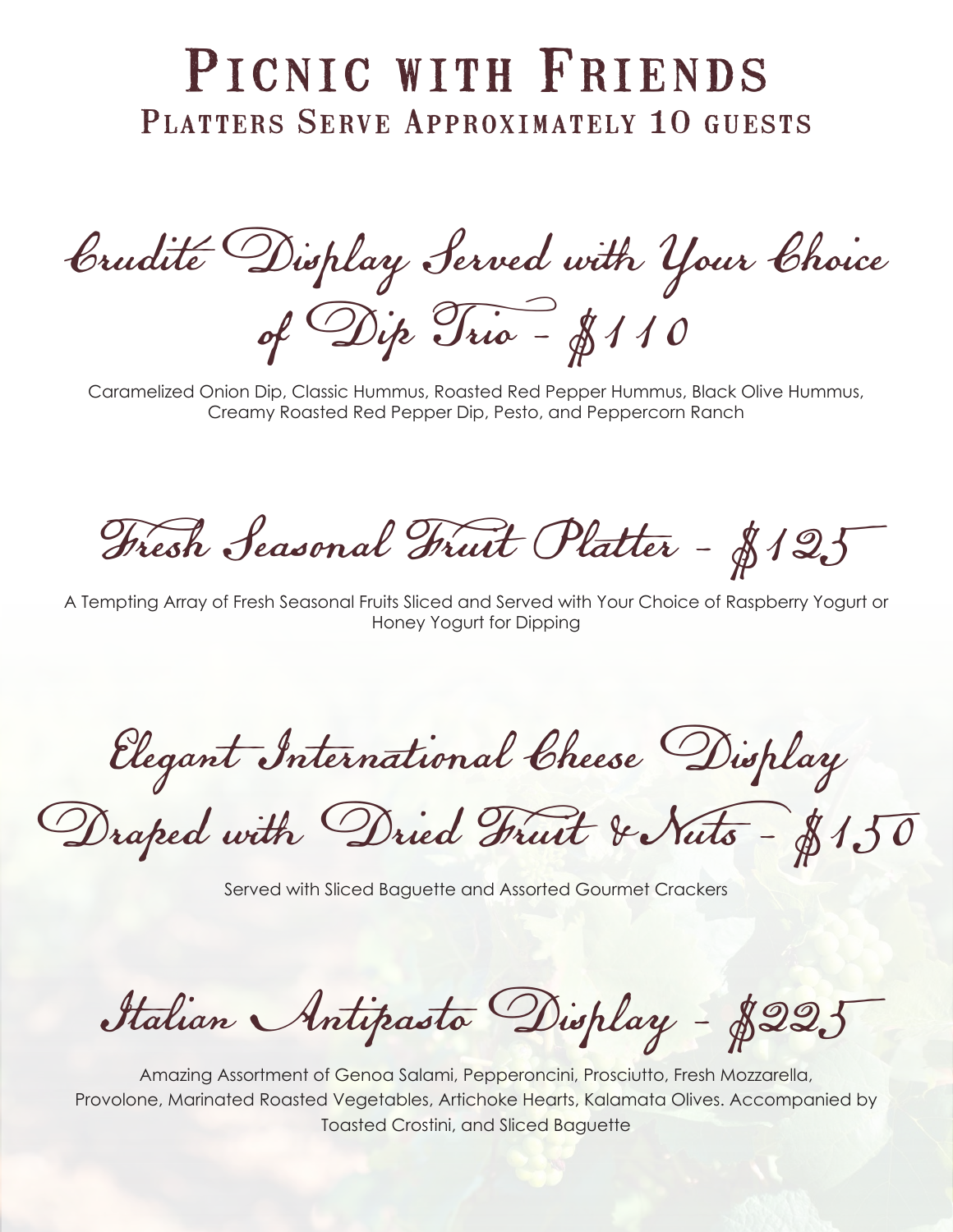### PICNIC WITH FRIENDS CONTINUED

Mediterranean Grilled Vegetables with Aged Balsamic Drizzle - \$150

With Zucchini, Squash, Portabella Mushrooms, Carrot, Eggplant, Sweet Onion, Fennel, Tri Color Peppers, and Asparagus, Served Room Temperature

Middle Eastern Platter - \$95

Baba Ghanoush, Hummus, Tabbouleh, and Couscous Surrounded by Lightly Toasted Pita

Pinwheel Platter - \$150

Assorted Pinwheel Wraps to Include Ham and Cheese, Turkey and Cheese, and Vegetarian

Lounging on Hillwood Platter - \$175

Mexican 7 Layer Dip with Tri-Color Tortilla Chips, Creamy Spinach Dip with Pita Triangles, Assorted Amphora Bakery Desserts Including Fresh Baked Cookies, Brownies, and Our Most Popular Bakery Bars

Snack & Salad - \$195

Build Your Own Salad, Snack, or Wrap! Featuring a Bowl of Mixed Greens, Your Choice of Buffalo Chicken Pieces or Grilled Chicken Pieces, Mini Tortilla Wraps, Celery, and Carrot Sticks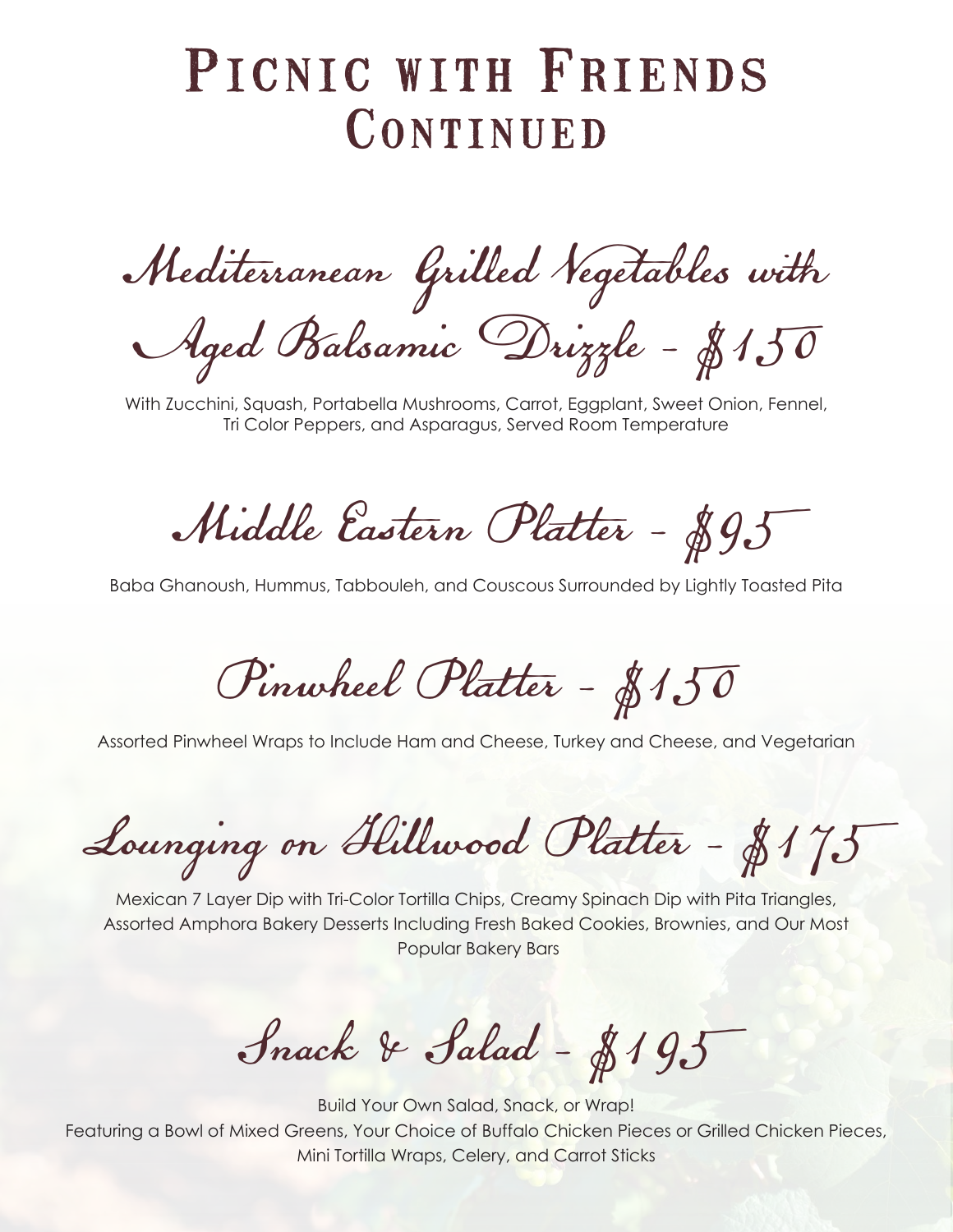### PICNIC WITH FRIENDS CONTINUED

Summer Roll Trio Platter - \$195

Featuring a Trio of Summer Rolls to Include: Vegetarian Summer Roll with Mixed Field Greens, Gorgonzola Cheese, Fresh Raspberries and a Raspberry Balsamic Dipping Sauce, Vietnamese Shrimp Summer Roll with Peanut Dipping Sauce, and an Asian Chicken Summer Roll with Sesame Ginger Dipping Sauce

Mediterranean Mezze Platter - \$175

Featuring Stuffed Grape Leaves, Falafel, Hummus, Olives, Pita Chips, and Mini Pita Pockets

Brunching On the Lawn - \$175

An Assortment of Mini Bagels and a Trio of Cream Cheeses to Include: Smoked Salmon, Chive, and Plain Cream Cheeses Served with Fresh Fruit Salad and Your Choice of Raspberry Flavored Honey Flavored Greek Yogurt Dipping Sauces

Love is Sweet - \$95

(Requires 48 Hour Notice) ~ A Variety of Bite Size Cupcakes by Amphora Bakery Including: Red Velvet, Chocolate, and Vanilla Variety of Cookies to Include: Oatmeal Raisin, Chocolate Chip, and Chocolate Decadence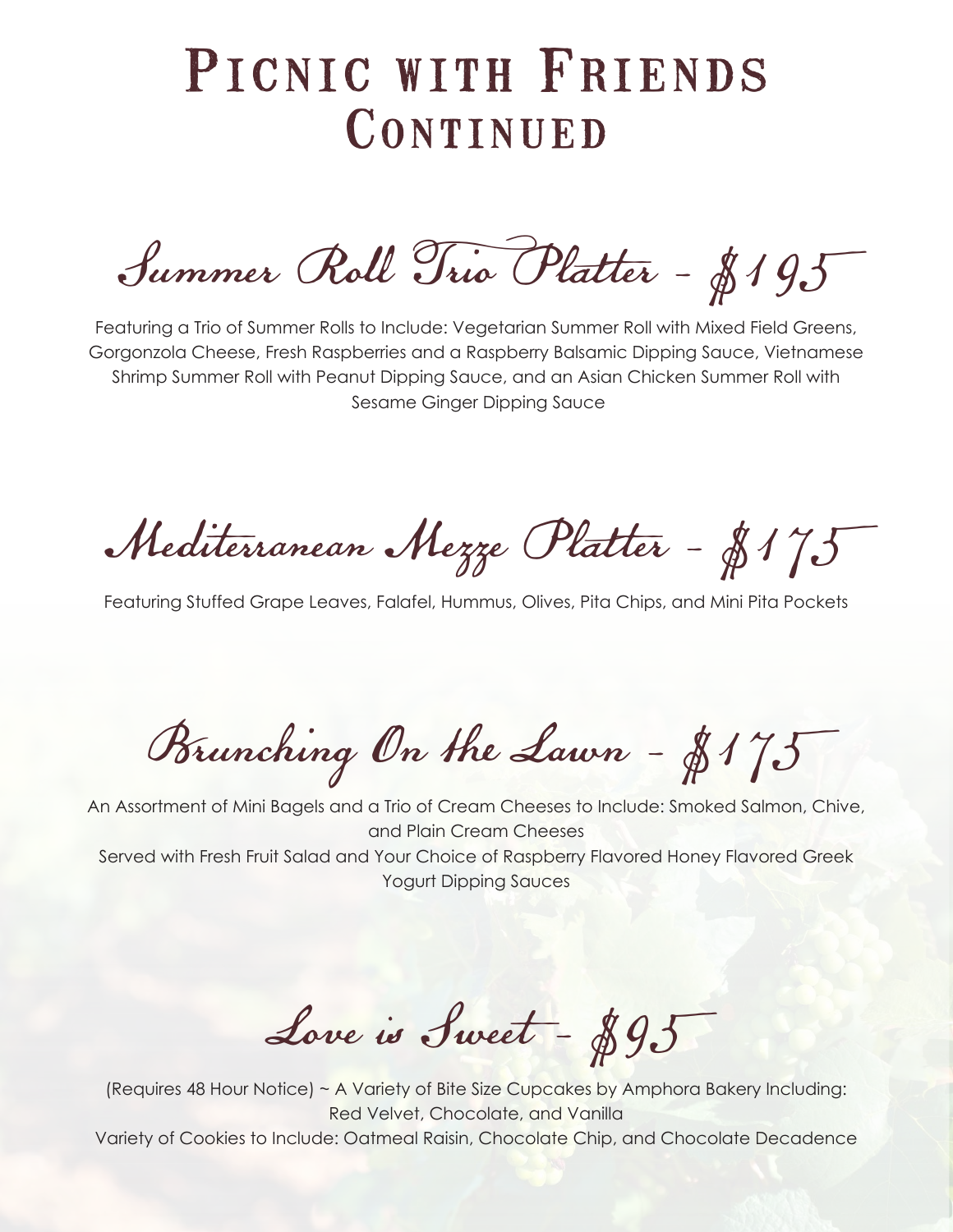### PICNIC EVENTS Platters Serve Approximately 25 guests

Crudité Display Served with Your Choice of Dip Trio - \$240

Caramelized Onion Dip, Classic Hummus, Roasted Red Pepper Hummus, Black Olive Hummus, Creamy Roasted Red Pepper Dip, Pesto, and Peppercorn Ranch

Fresh Seasonal Fruit Platter - \$275

A Tempting Array of Fresh Seasonal Fruits Sliced and Served with Your Choice of Raspberry Yogurt or Honey Yogurt for Dipping

Elegant International Cheese Display

Draped with Dried Fruit & Nuts - \$325

Served with Sliced Baguette and Assorted Gourmet Crackers

Italian Antipasto Display - \$475

Amazing Assortment of Genoa Salami, Pepperoncini, Prosciutto, Fresh Mozzarella, Provolone, Marinated Roasted Vegetables, Artichoke Hearts, and Kalamata Olives Accompanied by Toasted Crostini and Sliced Baguette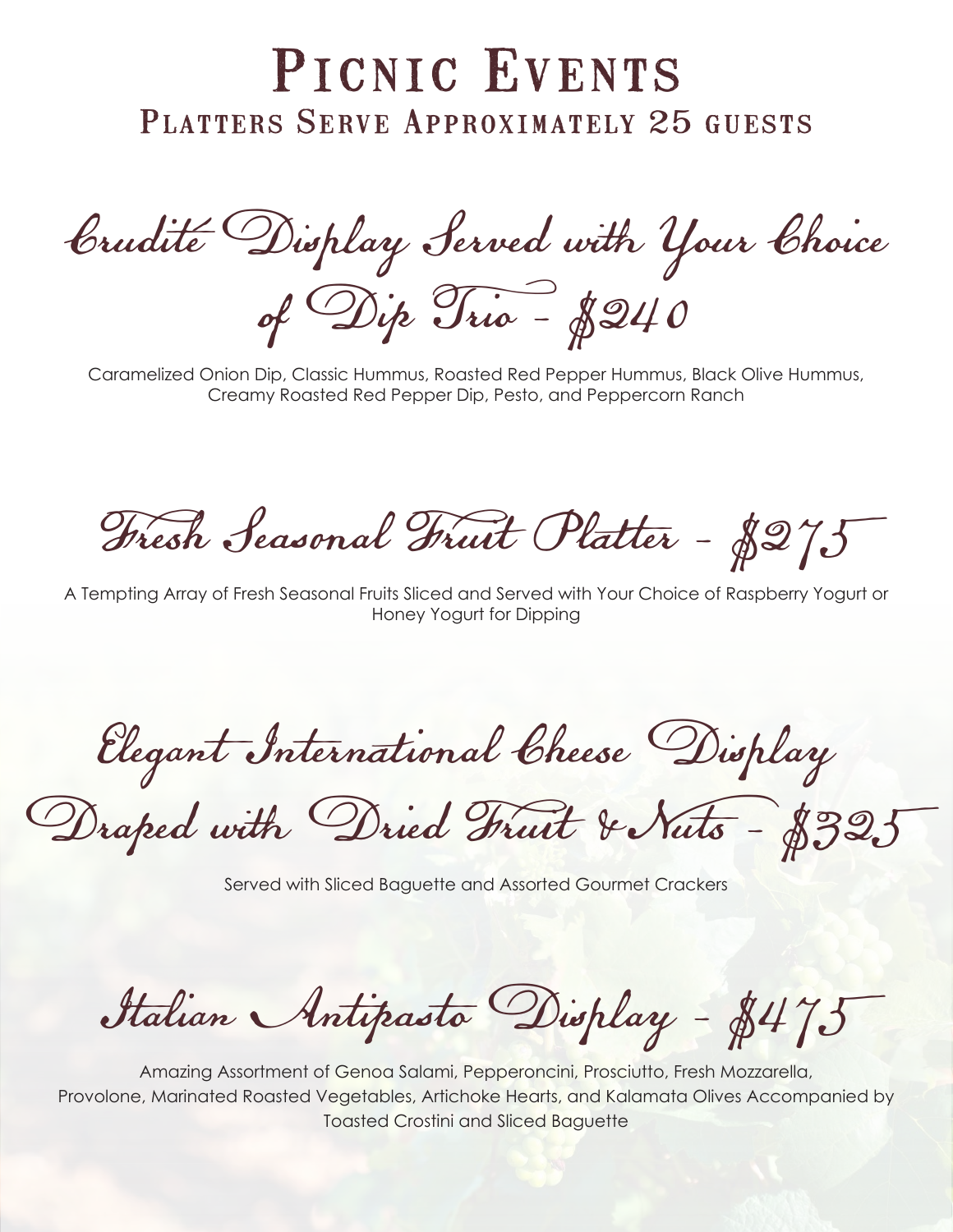### PICNIC EVENTS CONTINUED

Mediterranean Grilled Vegetables with Aged Balsamic Drizzle - \$325

With Zucchini, Squash, Portabella Mushrooms, Carrot, Eggplant, Sweet Onion, Fennel, Tri Color Peppers, and Asparagus Served Room Temperature

Middle Eastern Platter - \$205

Baba Ghanoush, Hummus, Tabbouleh, and Couscous Surrounded by Lightly Toasted Pita

Pinwheel Platter - \$325

Assorted Pinwheel Wraps to Include Ham and Cheese, Turkey and Cheese, and Vegetarian

Peppercorn Beef Tenderloin - \$625

(May Require 48 Hour Notice) ~ Thinly Sliced and Served with Horseradish Cream, Mini Rolls, and Seasonal Roast Vegetable Garnish

Maple Glazed Virginia Ham - \$350

Served with Home Made Cranberry Chutney, Honey Mustard, and Miniature Artisan Rolls